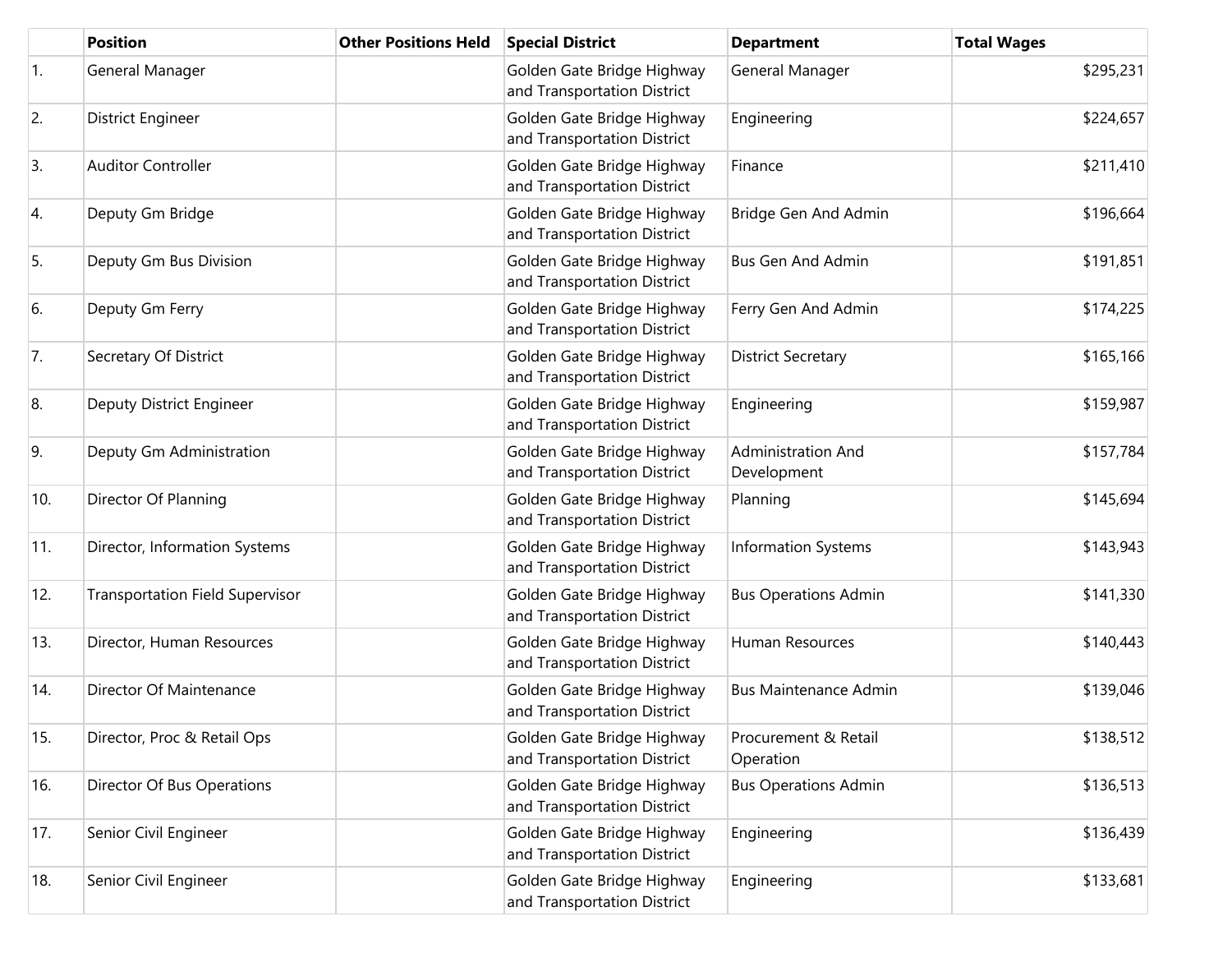| 19. | <b>Bridge Captain</b>             | Golden Gate Bridge Highway<br>and Transportation District | <b>Bridge Security</b>            | \$133,362 |
|-----|-----------------------------------|-----------------------------------------------------------|-----------------------------------|-----------|
| 20. | Senior Civil Engineer             | Golden Gate Bridge Highway<br>and Transportation District | Engineering                       | \$132,998 |
| 21. | <b>Supervising Civil Engineer</b> | Golden Gate Bridge Highway<br>and Transportation District | Engineering                       | \$132,896 |
| 22. | <b>Supervising Civil Engineer</b> | Golden Gate Bridge Highway<br>and Transportation District | Engineering                       | \$132,809 |
| 23. | Senior Civil Engineer             | Golden Gate Bridge Highway<br>and Transportation District | Engineering                       | \$131,319 |
| 24. | Superintendent, Electrical        | Golden Gate Bridge Highway<br>and Transportation District | <b>Bridge Electrical</b>          | \$128,908 |
| 25. | Superintendent, Fac/Equipment     | Golden Gate Bridge Highway<br>and Transportation District | <b>Bridge Streets And Grounds</b> | \$128,908 |
| 26. | Superintendent, Irwk & Op Eng     | Golden Gate Bridge Highway<br>and Transportation District | Bridge Ironworkers                | \$128,908 |
| 27. | Director, Public Affairs          | Golden Gate Bridge Highway<br>and Transportation District | <b>Public Affairs</b>             | \$128,133 |
| 28. | Senior Steel Inspector            | Golden Gate Bridge Highway<br>and Transportation District | Engineering                       | \$127,907 |
| 29. | Bridge Lieutenant                 | Golden Gate Bridge Highway<br>and Transportation District | <b>Bridge Security</b>            | \$127,060 |
| 30. | Director, Environ Hlth & Sfty     | Golden Gate Bridge Highway<br>and Transportation District | Environmental Health & Safety     | \$126,703 |
| 31. | Director Of Accounting            | Golden Gate Bridge Highway<br>and Transportation District | Accounting                        | \$126,650 |
| 32. | Director, Budget & Elec Revenue   | Golden Gate Bridge Highway<br>and Transportation District | <b>Budget And Analysis</b>        | \$126,650 |
| 33. | Director, Capital & Grant Pro     | Golden Gate Bridge Highway<br>and Transportation District | Capital And Grants                | \$126,650 |
| 34. | Director, Engineering & Maint     | Golden Gate Bridge Highway<br>and Transportation District | Ferry Maintenance                 | \$126,228 |
| 35. | Paint Superintendent              | Golden Gate Bridge Highway<br>and Transportation District | <b>Bridge Paint</b>               | \$125,552 |
| 36. | <b>Bridge Service Supervisor</b>  | Golden Gate Bridge Highway<br>and Transportation District | <b>Bridge Service</b>             | \$124,875 |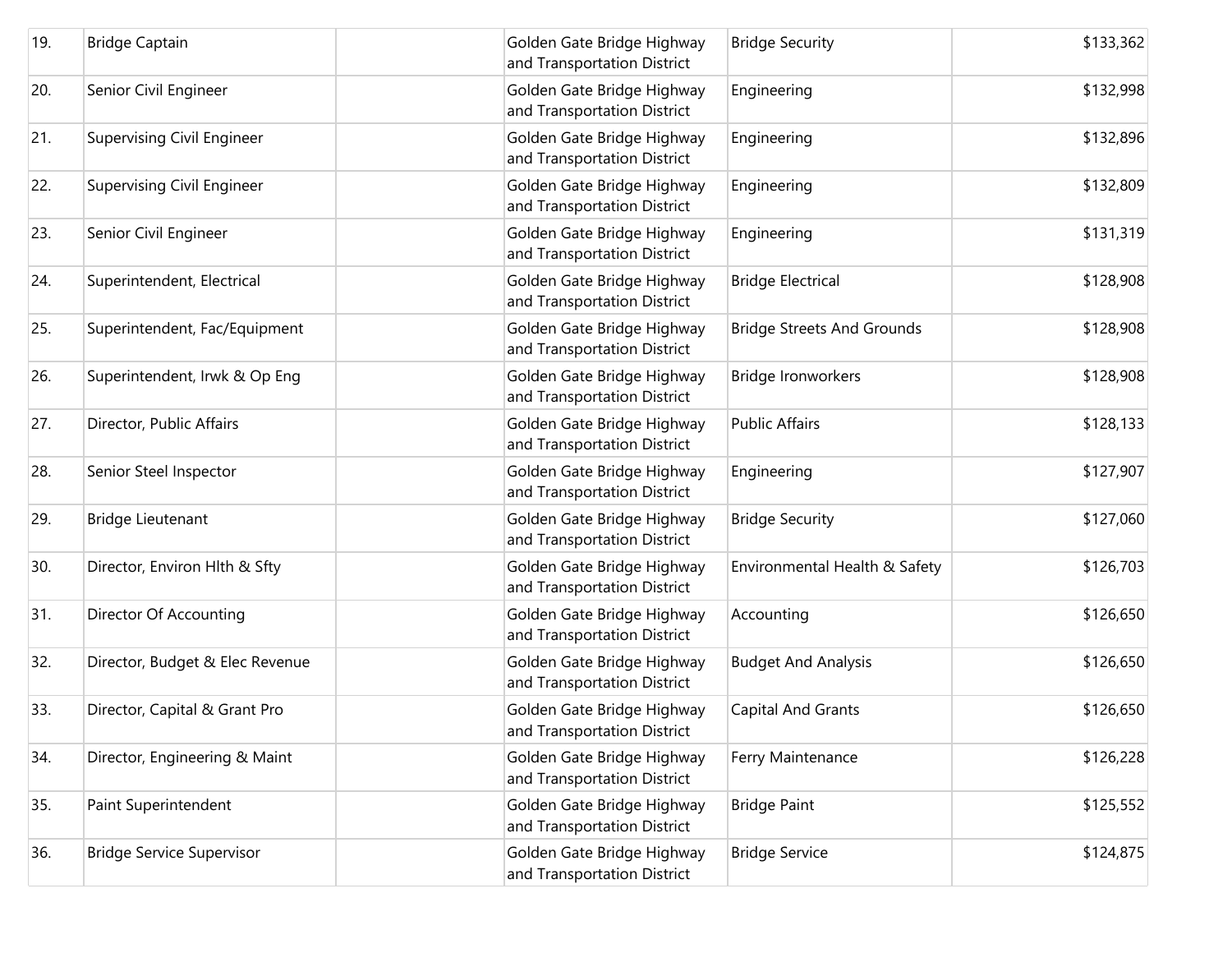| 37. | Supervising Civil Engineer             | Golden Gate Bridge Highway<br>and Transportation District | Engineering                       | \$124,535 |
|-----|----------------------------------------|-----------------------------------------------------------|-----------------------------------|-----------|
| 38. | Associate Civil Engineer               | Golden Gate Bridge Highway<br>and Transportation District | Engineering                       | \$124,003 |
| 39. | <b>Bridge Sergeant</b>                 | Golden Gate Bridge Highway<br>and Transportation District | <b>Bridge Security</b>            | \$123,400 |
| 40. | Superintendent, Shop Facility          | Golden Gate Bridge Highway<br>and Transportation District | <b>Bus Maintenance Admin</b>      | \$122,749 |
| 41. | Senior Civil Engineer                  | Golden Gate Bridge Highway<br>and Transportation District | Engineering                       | \$122,539 |
| 42. | Senior Civil Engineer                  | Golden Gate Bridge Highway<br>and Transportation District | Engineering                       | \$122,539 |
| 43. | Senior Civil Engineer                  | Golden Gate Bridge Highway<br>and Transportation District | Engineering                       | \$122,539 |
| 44. | Senior Engineer                        | Golden Gate Bridge Highway<br>and Transportation District | Engineering                       | \$122,539 |
| 45. | Senior Mechanical Engineer             | Golden Gate Bridge Highway<br>and Transportation District | Engineering                       | \$122,539 |
| 46. | <b>Bus Operator</b>                    | Golden Gate Bridge Highway<br>and Transportation District | <b>Bus Operators</b>              | \$122,166 |
| 47. | <b>Bus Operator</b>                    | Golden Gate Bridge Highway<br>and Transportation District | <b>Bus Operators</b>              | \$121,732 |
| 48. | Senior Civil Engineer                  | Golden Gate Bridge Highway<br>and Transportation District | Engineering                       | \$121,235 |
| 49. | Senior Civil Engineer                  | Golden Gate Bridge Highway<br>and Transportation District | Engineering                       | \$120,517 |
| 50. | Administrator, Dbe Program             | Golden Gate Bridge Highway<br>and Transportation District | Administration And<br>Development | \$120,453 |
| 51. | Dispatcher 1                           | Golden Gate Bridge Highway<br>and Transportation District | <b>Bus Operations Admin</b>       | \$119,654 |
| 52. | Dispatcher 1                           | Golden Gate Bridge Highway<br>and Transportation District | <b>Bus Operations Admin</b>       | \$119,519 |
| 53. | Dispatcher 1                           | Golden Gate Bridge Highway<br>and Transportation District | <b>Bus Operations Admin</b>       | \$118,670 |
| 54. | <b>Transportation Field Supervisor</b> | Golden Gate Bridge Highway<br>and Transportation District | <b>Bus Operations Admin</b>       | \$117,897 |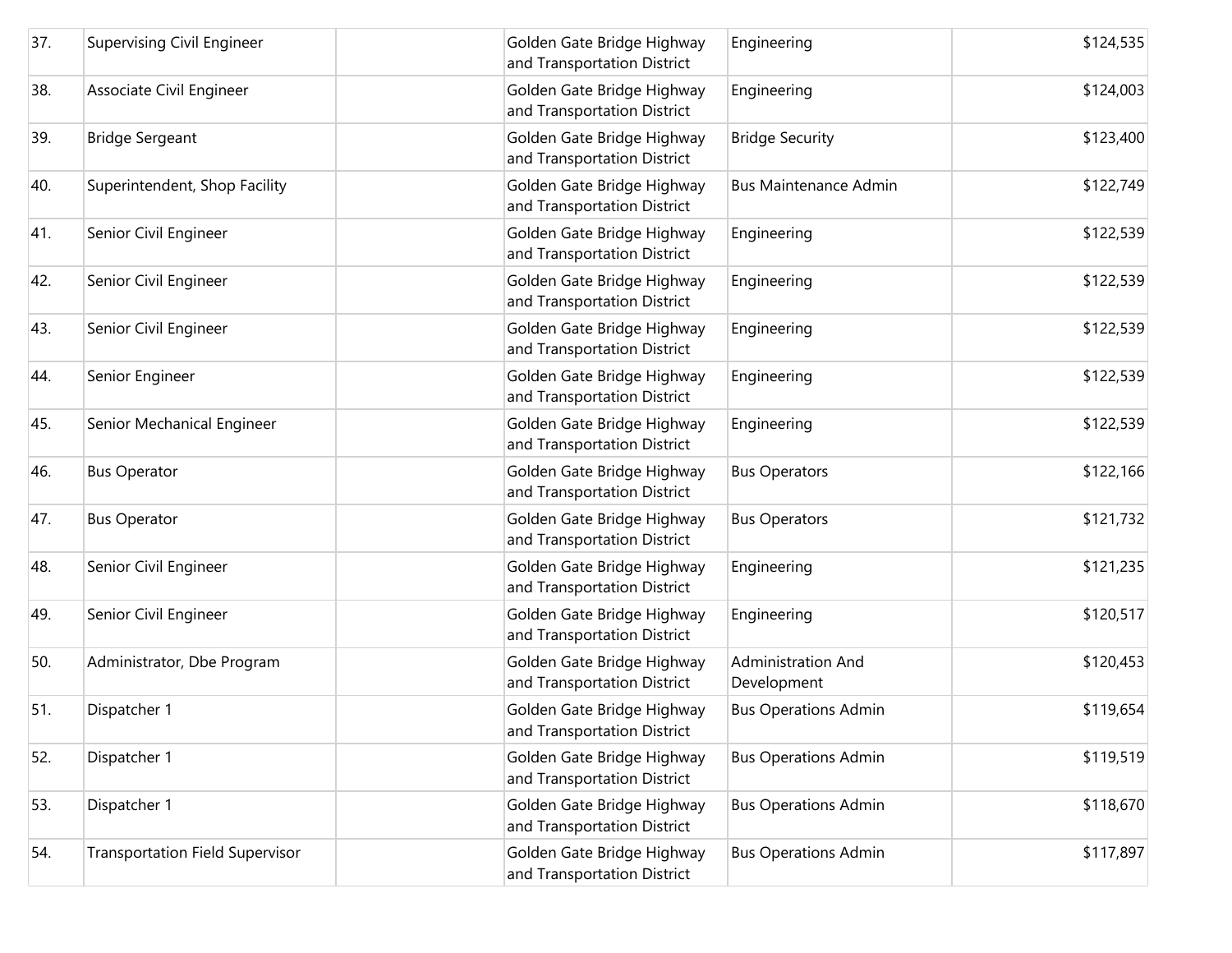| 55. | <b>Bus Operator</b>                    | Golden Gate Bridge Highway<br>and Transportation District | <b>Bus Operators</b>               | \$116,654 |
|-----|----------------------------------------|-----------------------------------------------------------|------------------------------------|-----------|
| 56. | Principal Planner                      | Golden Gate Bridge Highway<br>and Transportation District | Planning                           | \$116,578 |
| 57. | Manager, Ferry Maintenance             | Golden Gate Bridge Highway<br>and Transportation District | Ferry Maintenance                  | \$116,254 |
| 58. | Chief Mechanic Bus Grave               | Golden Gate Bridge Highway<br>and Transportation District | <b>Bus Maintenance/Mech Stores</b> | \$115,812 |
| 59. | Superintendent, Bus Maintenance        | Golden Gate Bridge Highway<br>and Transportation District | <b>Bus Maintenance Admin</b>       | \$115,710 |
| 60. | Superintendent, Marine                 | Golden Gate Bridge Highway<br>and Transportation District | Ferry Maintenance                  | \$115,710 |
| 61. | <b>Bus Operator</b>                    | Golden Gate Bridge Highway<br>and Transportation District | <b>Bus Operators</b>               | \$115,079 |
| 62. | <b>Bus Operator</b>                    | Golden Gate Bridge Highway<br>and Transportation District | <b>Bus Operators</b>               | \$114,777 |
| 63. | <b>Bus Operator</b>                    | Golden Gate Bridge Highway<br>and Transportation District | <b>Bus Operators</b>               | \$114,670 |
| 64. | Manager, Technical Services            | Golden Gate Bridge Highway<br>and Transportation District | <b>Information Systems</b>         | \$113,922 |
| 65. | Supervisor, Ferry Operations           | Golden Gate Bridge Highway<br>and Transportation District | <b>Ferry Terminal Operations</b>   | \$113,656 |
| 66. | <b>Transportation Field Supervisor</b> | Golden Gate Bridge Highway<br>and Transportation District | <b>Bus Operations Admin</b>        | \$113,216 |
| 67. | Superintendent, Scheduling             | Golden Gate Bridge Highway<br>and Transportation District | <b>Bus Gen And Admin</b>           | \$112,414 |
| 68. | Bridge Lieutenant                      | Golden Gate Bridge Highway<br>and Transportation District | <b>Bridge Security</b>             | \$110,672 |
| 69. | <b>Bus Operator</b>                    | Golden Gate Bridge Highway<br>and Transportation District | <b>Bus Operators</b>               | \$110,618 |
| 70. | Superintendent Bus Safety & Trn        | Golden Gate Bridge Highway<br>and Transportation District | <b>Bus Operations Admin</b>        | \$110,438 |
| 71. | <b>Bus Operator</b>                    | Golden Gate Bridge Highway<br>and Transportation District | <b>Bus Operators</b>               | \$109,722 |
| 72. | Principal Cap & Grnt Pro Anal          | Golden Gate Bridge Highway<br>and Transportation District | <b>Capital And Grants</b>          | \$109,254 |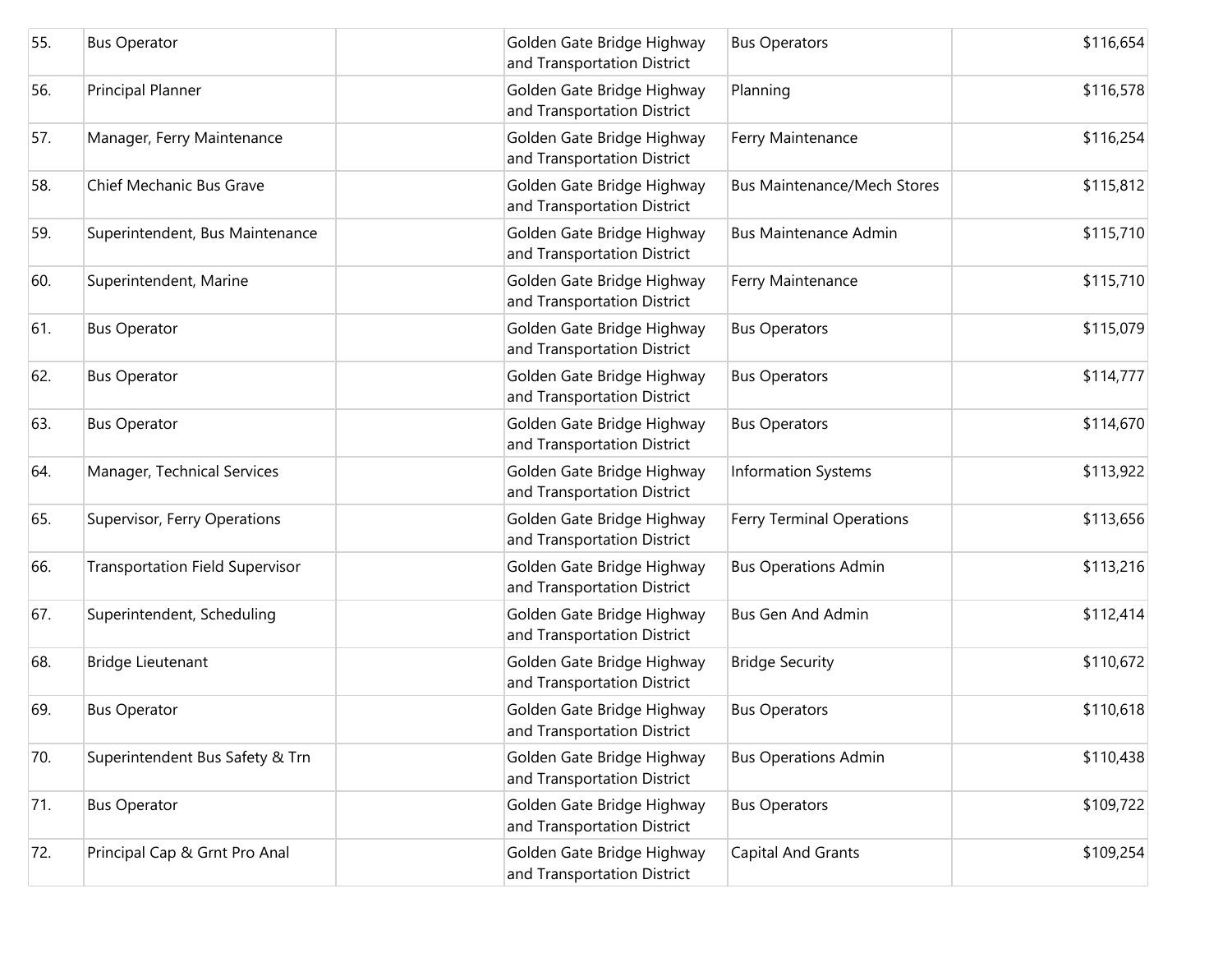| 73. | Director, Ferry Operations    | Golden Gate Bridge Highway<br>and Transportation District | <b>Ferry Terminal Operations</b>  | \$109,098 |
|-----|-------------------------------|-----------------------------------------------------------|-----------------------------------|-----------|
| 74. | <b>Bus Operator</b>           | Golden Gate Bridge Highway<br>and Transportation District | <b>Bus Operators</b>              | \$109,027 |
| 75. | Contracts Officer             | Golden Gate Bridge Highway<br>and Transportation District | Procurement & Retail<br>Operation | \$108,462 |
| 76. | Purchasing Officer            | Golden Gate Bridge Highway<br>and Transportation District | Procurement & Retail<br>Operation | \$108,462 |
| 77. | <b>Bus Operator</b>           | Golden Gate Bridge Highway<br>and Transportation District | <b>Bus Operators</b>              | \$107,870 |
| 78. | <b>Bus Operator</b>           | Golden Gate Bridge Highway<br>and Transportation District | <b>Bus Operators</b>              | \$107,572 |
| 79. | <b>Bus Operator</b>           | Golden Gate Bridge Highway<br>and Transportation District | <b>Bus Operators</b>              | \$107,298 |
| 80. | Supervisor, Ferry Operations  | Golden Gate Bridge Highway<br>and Transportation District | <b>Ferry Terminal Operations</b>  | \$107,256 |
| 81. | Manager, Business Process     | Golden Gate Bridge Highway<br>and Transportation District | <b>Budget And Analysis</b>        | \$106,473 |
| 82. | <b>Bus Operator</b>           | Golden Gate Bridge Highway<br>and Transportation District | <b>Bus Operators</b>              | \$106,375 |
| 83. | Supervisor, Comms&Electronics | Golden Gate Bridge Highway<br>and Transportation District | <b>Bridge Electrical</b>          | \$105,944 |
| 84. | <b>Bus Operator</b>           | Golden Gate Bridge Highway<br>and Transportation District | <b>Bus Operators</b>              | \$105,600 |
| 85. | Chief Bridge Painter          | Golden Gate Bridge Highway<br>and Transportation District | <b>Bridge Paint</b>               | \$105,498 |
| 86. | Data Architect                | Golden Gate Bridge Highway<br>and Transportation District | Information Systems               | \$105,414 |
| 87. | Info Systems Project Manager  | Golden Gate Bridge Highway<br>and Transportation District | Information Systems               | \$105,414 |
| 88. | Manager, Comm Systems Project | Golden Gate Bridge Highway<br>and Transportation District | Administration And<br>Development | \$105,414 |
| 89. | Software Engineer             | Golden Gate Bridge Highway<br>and Transportation District | Information Systems               | \$105,414 |
| 90. | Software Engineer             | Golden Gate Bridge Highway<br>and Transportation District | <b>Information Systems</b>        | \$105,414 |